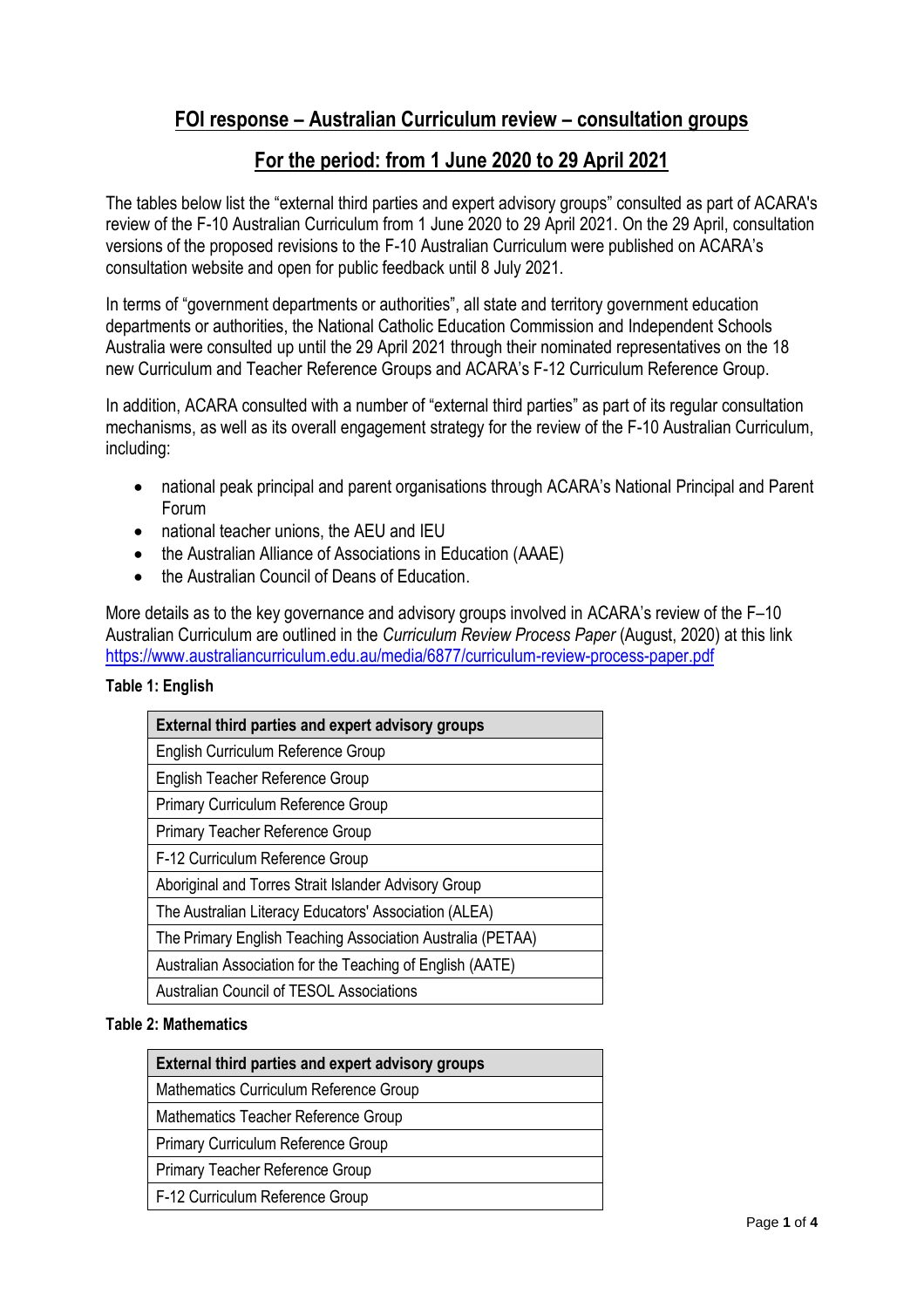| Aboriginal and Torres Strait Islander Advisory Group  |
|-------------------------------------------------------|
| Australian Association of Mathematics Teachers (AAMT) |
| Australian Mathematics Trust (AMT)                    |
| Academy of Science                                    |
| Australian Mathematical Sciences Institute (AMSI)     |
| <b>Cambridge University</b>                           |
| Center for Curriculum Redesign                        |

## **Table 3: Science**

| <b>External third parties and expert advisory groups</b>                |  |  |  |
|-------------------------------------------------------------------------|--|--|--|
| Science Curriculum Reference Group                                      |  |  |  |
| Science Teacher Reference Group                                         |  |  |  |
| <b>Primary Curriculum Reference Group</b>                               |  |  |  |
| Primary Teacher Reference Group                                         |  |  |  |
| F-12 Curriculum Reference Group                                         |  |  |  |
| Aboriginal and Torres Strait Islander Advisory Group                    |  |  |  |
| Australian Science Teachers' Association (ASTA)                         |  |  |  |
| Commonwealth Scientific and Industrial Research Organisation<br>(CSIRO) |  |  |  |
| Australian Academy of Science                                           |  |  |  |
|                                                                         |  |  |  |

## **Table 4: HASS**

| <b>External third parties and expert advisory groups</b>                                            |
|-----------------------------------------------------------------------------------------------------|
| <b>HASS Curriculum Reference Group</b>                                                              |
| <b>HASS Teacher Reference Group</b>                                                                 |
| <b>Primary Curriculum Reference Group</b>                                                           |
| Primary Teacher Reference Group                                                                     |
| F-12 Curriculum Reference Group                                                                     |
| Aboriginal and Torres Strait Islander Advisory Group                                                |
| Business Educators Australia (BEA) - and active state/territory-based<br>associations               |
| History Teachers Association Australia (HTAA) - and active<br>state/territory-based associations    |
| Australian Geography Teachers Association (AGTA) - and active<br>state/territory-based associations |
| Social and Citizenship Education Association of Australia (SCEAA)                                   |
| <b>Constitution Education Fund Australia</b>                                                        |
| The Asia Education Foundation                                                                       |
| <b>Table 5: Health and Physical Education</b>                                                       |

# **External third parties and expert advisory groups**

HPE Curriculum Reference Group

HPE Teacher Reference Group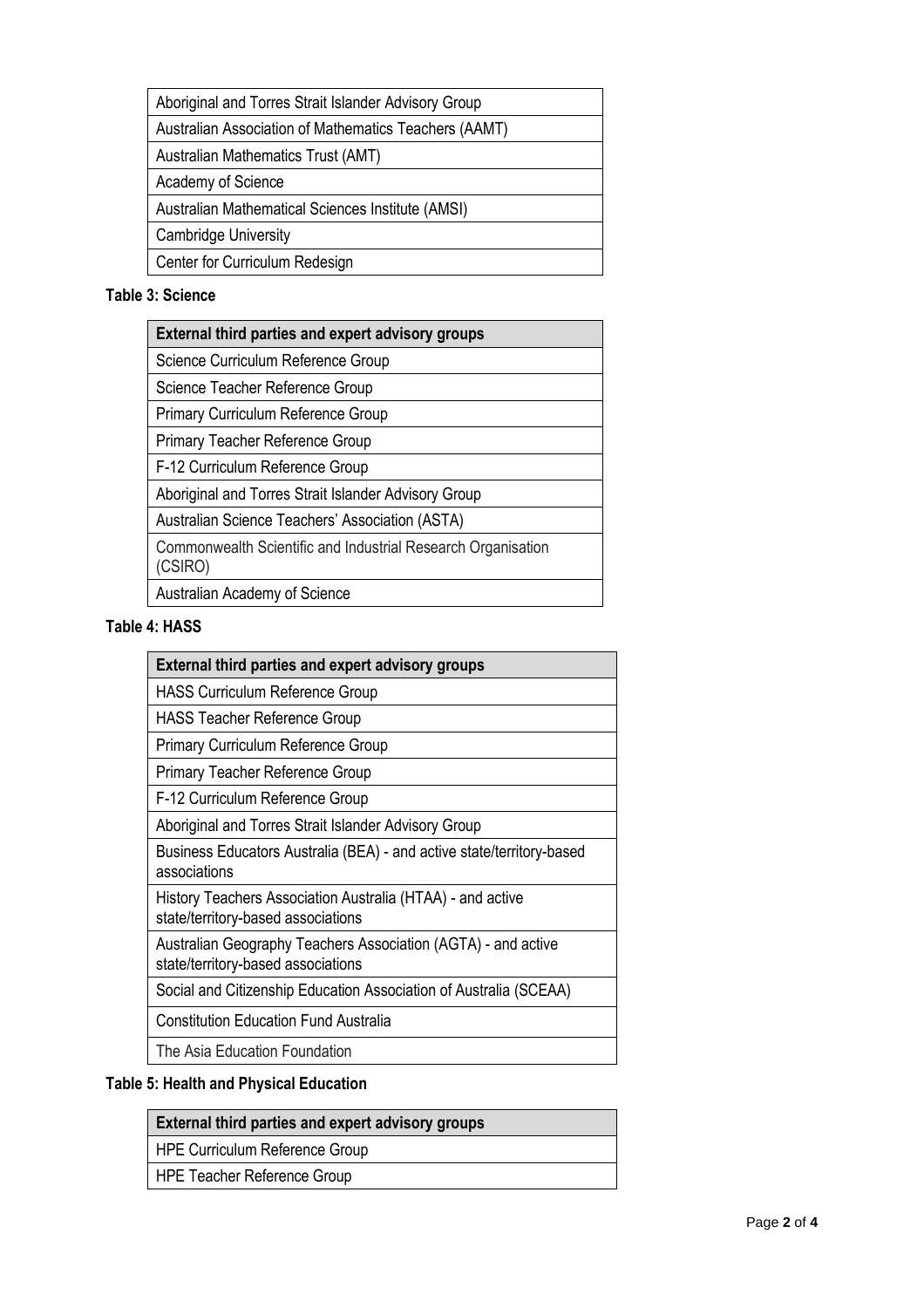Primary Curriculum Reference Group

Primary Teacher Reference Group

F-12 Curriculum Reference Group

Aboriginal and Torres Strait Islander Advisory Group

Australian Council for Health, Physical Education and Recreation

(ACHPER)

Home Economics Institute of Australia (HEIA)

Outdoor Education Australia (OEA)

Australian Tertiary Outdoor Education Network (ATOEN)

Active state and territory based professional associations such as the NSW PDHPE Teachers Association

## **Table 6: The Arts**

| <b>External third parties and expert advisory groups</b>                                                                                                                   |
|----------------------------------------------------------------------------------------------------------------------------------------------------------------------------|
| The Arts Curriculum Reference Group                                                                                                                                        |
| The Arts Teacher Reference Group                                                                                                                                           |
| <b>Primary Curriculum Reference Group</b>                                                                                                                                  |
| Primary Teacher Reference Group                                                                                                                                            |
| F-12 Curriculum Reference Group                                                                                                                                            |
| Aboriginal and Torres Strait Islander Advisory Group                                                                                                                       |
| Art Education Australia                                                                                                                                                    |
| <b>Australian Society for Music Education</b>                                                                                                                              |
| Ausdance                                                                                                                                                                   |
| Australian Teachers of Media                                                                                                                                               |
| Drama Australia                                                                                                                                                            |
| National Advocates for Arts Education                                                                                                                                      |
| Australian Association of Research in Education (AARE) Arts Education<br><b>Special Interest Group</b>                                                                     |
| Key contacts in the Arts industry, including gallery educators and key<br>organisations such as Australian Government-funded groups that<br>provide Arts learning programs |

## **Table 7: Languages**

| <b>External third parties and expert advisory groups</b>                                                                    |
|-----------------------------------------------------------------------------------------------------------------------------|
| Languages Curriculum Reference Group                                                                                        |
| Languages Teacher Reference Group                                                                                           |
| <b>Primary Curriculum Reference Group</b>                                                                                   |
| Primary Teacher Reference Group                                                                                             |
| F-12 Curriculum Reference Group                                                                                             |
| Aboriginal and Torres Strait Islander Advisory Group                                                                        |
| Australian Federation of Modern Languages teachers Associations<br>(AFMLTA) - and active state/territory-based associations |

## **Table 8: Technologies**